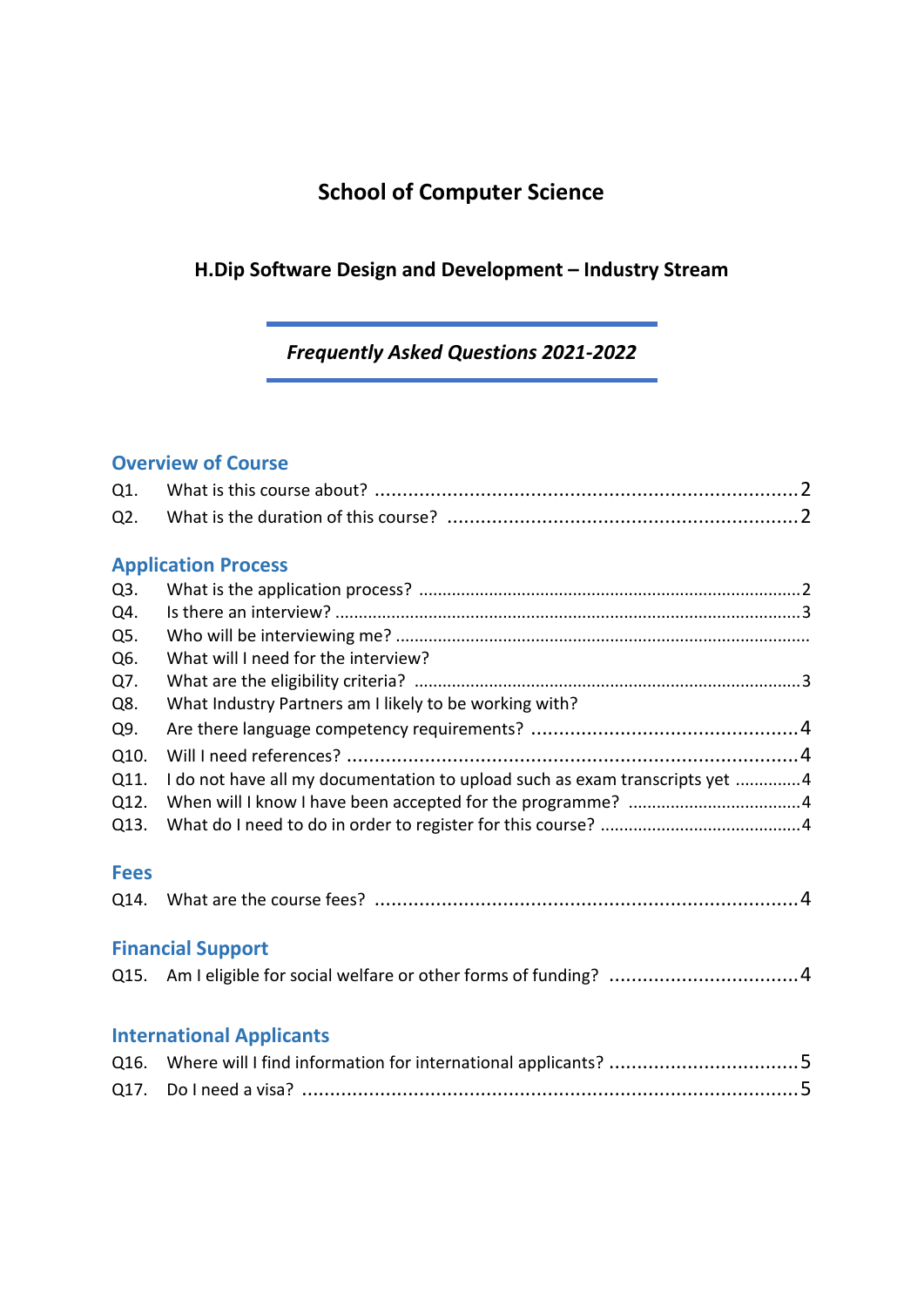## Q1 What is this course about?

The overall goal of this postgraduate conversion programme is to strategically increase the supply of skilled graduates to meet the needs of Ireland's high-growth software industry. It will provide graduates with a fast track, focused computing qualification, and presents them with an opportunity to obtain valuable industry work experience. Applicants are paired with an industry partner from the start of the programme and are then trained in key technologies for that employer's needs, so they are then able to maximise the impact of a paid industry internship towards the end of the programme.

## Q2 What is the duration of this course?

The Higher Diploma is a full-time programme, commencing in September 2021 until 31st August 2022. You will complete two semesters here in NUI Galway, September-December and January to May. Finally, you will complete a 3-month paid internship June-August with one of our industry partners.

#### Q3 What is the application process?

Applicants for the programme apply through the CRM application system. The direct link is[: https://nuigalway.elluciancrmrecruit.com/Apply/Account/Login](https://nuigalway.elluciancrmrecruit.com/Apply/Account/Login)

Applicants are required to have an active email account to use this website and applicants are guided through the system until the online application form is completed. A FAQ is also provided on this website to assist with the application process. Applicants are also requested to provide each of the following documents, a birth certificate and transcript of results and a personal statement.

- Official qualifications and exam results (transcripts) to date: required for all non-NUI Galway applicants and for NUI Galway graduates who did not receive their undergraduate degrees from NUI Galway. Copies of originals must be [certified as](http://www.pac.ie/pgrad/applications/certified.php) [true copies -](http://www.pac.ie/pgrad/applications/certified.php) CERTIFIED TRUE COPIES may be obtained by bringing the original document and a photocopy to the University/College that you graduated from, Garda Station (Local Police Station), Solicitor, Courthouse, or Commissioner of Oaths, and having the photocopy certified and officially stamped as a true copy of the original. Photocopies that are not certified will not suffice. Please note that these documents will not be returned. Applicants who have still to graduate must send these in on receipt.
- *Personal Statement (Essential for All Applicants)*: The personal statement of approximately 1 A4 page should detail why applicants wish to undertake the programme, how it fits into career objectives and specifically what makes applicants most suitable for a career in software development.
- **Birth Certificate – non-NUIG applicants only** a copy of your birth certificate must be submitted.
- **English Competency.** All applicants whose first language is not English, or who have not been educated through the medium of English language during their two most recent eras of study, must attach your English competency examination transcript as evidence of English competency. For more information please see: [https://www.nuigalway.ie/postgrad-admissions/faqs/.](https://www.nuigalway.ie/postgrad-admissions/faqs/)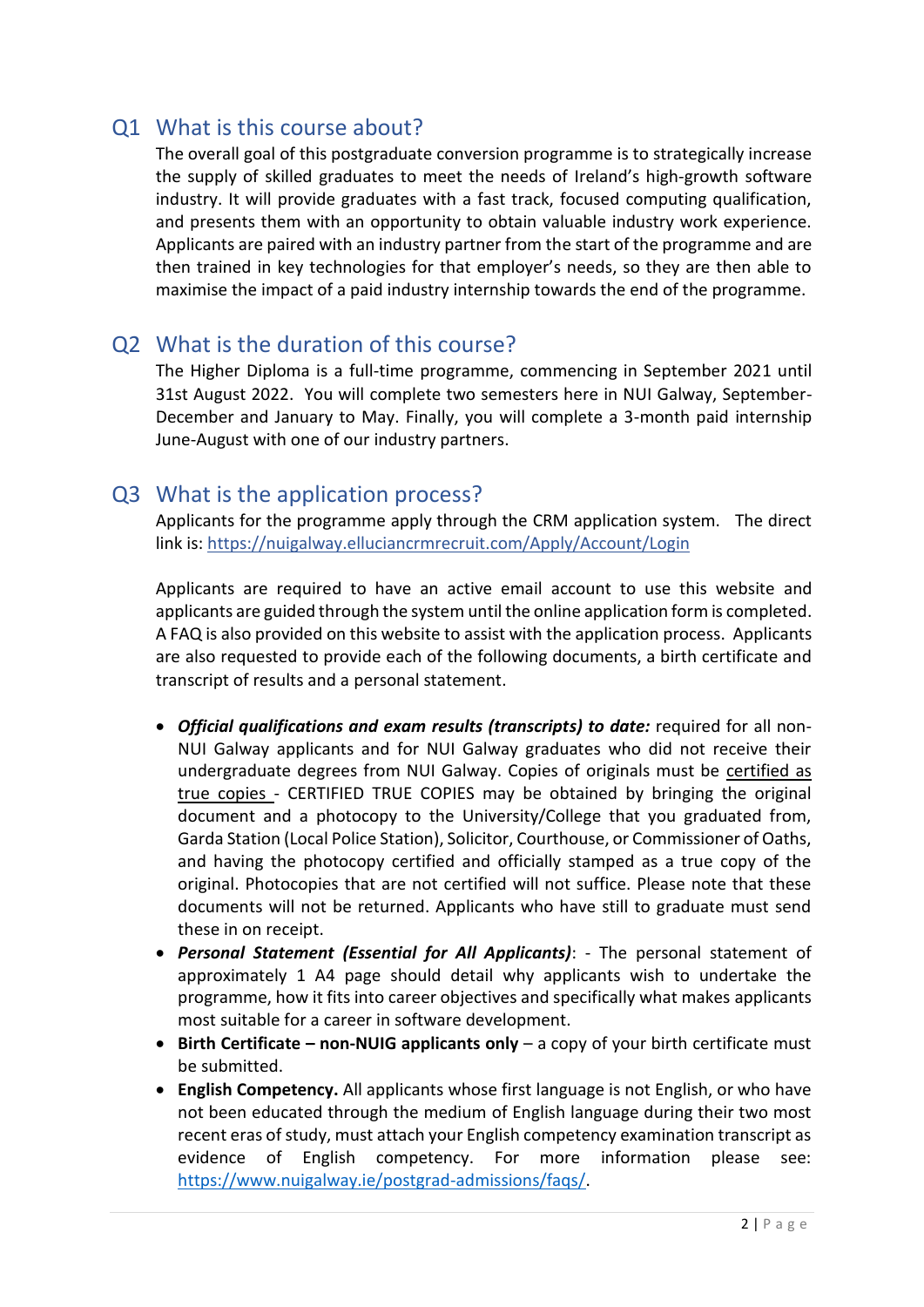#### Q4 Is there an interview?

Yes, applicants will be shortlisted and called for an interview.

#### Q5 Who will be interviewing me?

The interview panel is made up of representatives from all our industry partners. The interview panel is essentially a random allocation, and if applicants are successful with their application, applicant could be placed with any of these companies for their work placement.

As with the normal placement process in the University, the final placement is decided by the University and Companies.

#### Q6 What will I need for the interview?

It is not necessary to formally prepare for the interview. But some applicants may choose to bring along a CD or DVD of sample project work (and leave it with us). Also, if applicants wish to illustrate their work, they can also bring a high level architecture diagram or portfolio to discuss this when outlining their previous project experience.

## Q7 What are the eligibility criteria?

Applicants with a Level 8 degree or alternatively a Level 7 with relevant practical work experience in the area of information technology and computing are eligible to apply. Those currently completing their studies and will not graduate until November are still eligible to apply.

#### Q8 What industry partners am I likely to be working with?

- Aspect Software,
- Cisco.
- Storm Technologies,
- Schneider Electric,
- INSIGHT,
- Avaya,
- The Marine Institute,
- Channel Mechanics,
- $\bullet$  SAP,
- Rocudo,
- Genesys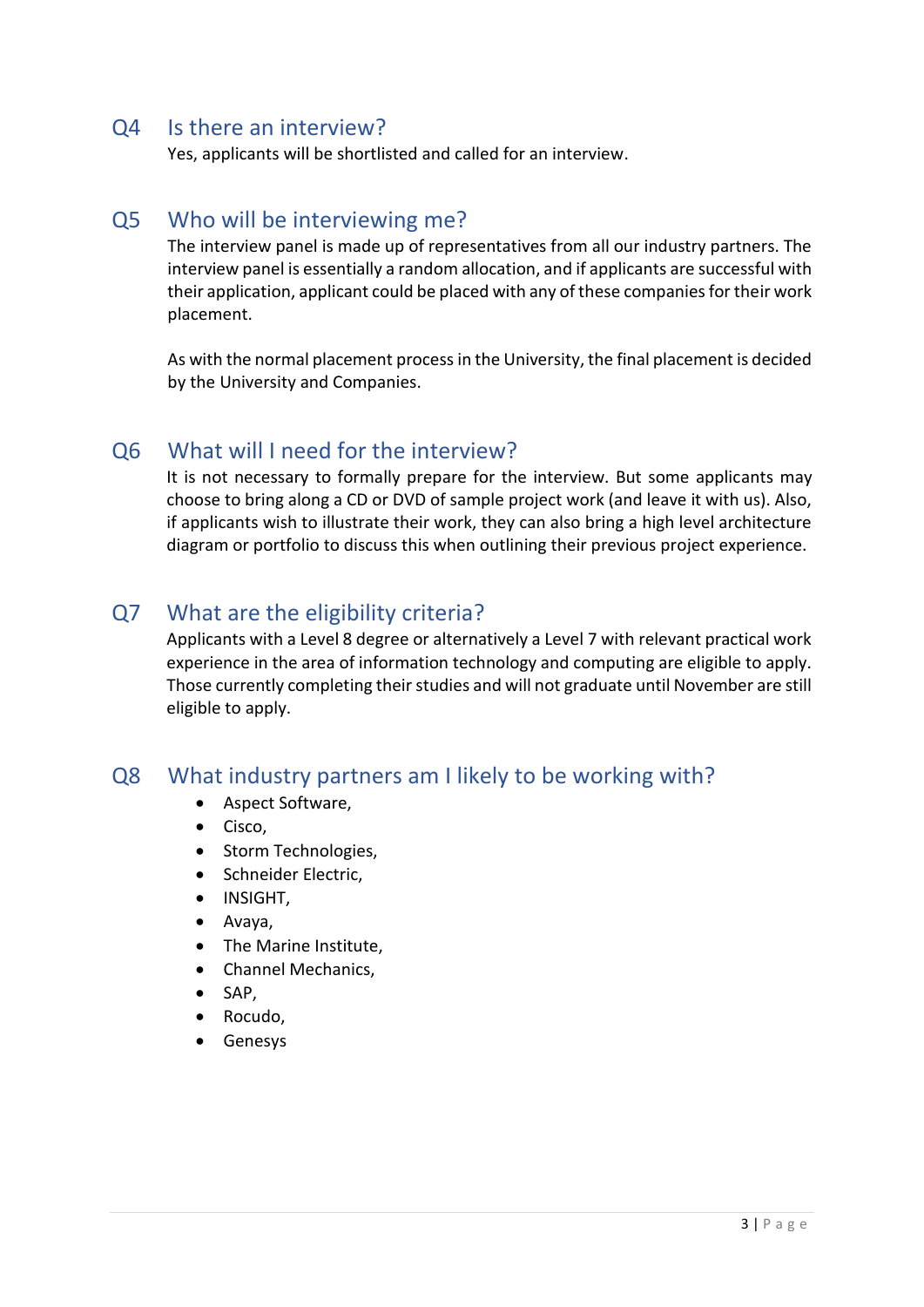#### Q9 Are there language competency requirements?

If necessary, evidence of English language competency should be provided. This refers to all applicants whose first language is not English or who have not been educated through the medium of English language during their two most recent years of study. Details are available on: [http://www.nuigalway.ie/international-students/entry](http://www.nuigalway.ie/international-students/entry-requirements/)[requirements/](http://www.nuigalway.ie/international-students/entry-requirements/)

#### Q10 Will I need references?

Applicants must supply the names and contact details of two referees when they submit their application. References can be from an academic reference and an employer in the case of applicants currently in employment.

# Q11 I do not have all my documentation such as exam transcripts yet.

Applicants can upload these any time, however, applications will not be processed until all required documentation has been received.

#### Q12 When will I know if I have been accepted into the course?

The Postgraduate Admissions office notify applicants as quickly as possible once an application has been reviewed and a recommendation made.

## Q13 What do I need to do in order to register for this course?

On being offered a place on the course, registration information will be sent via e:mail to all incoming students for 2021/22 who have accepted their offer. Further information can be found at<http://www.nuigalway.ie/registration/>

#### Q14 What are the course fees?

For specific details of course fees applicants should contact the Fees Office at [fees@nuigalway.ie.](mailto:fees@nuigalway.ie) Fee details are available on: <http://www.nuigalway.ie/courses/fees-and-funding/fees.html#tab2>

## Q15 Am I eligible for social welfare or other forms of funding?

This would be determined on a case by case basis and you will have to examine these options yourself. You may be eligible for some schemes such as:

County Council Grants (contact your local Authority).

Back to Education allowances or other social welfare payments (Contact the Department of Social Welfare).

Further information can be found on<http://www.citizensinformation.ie/>